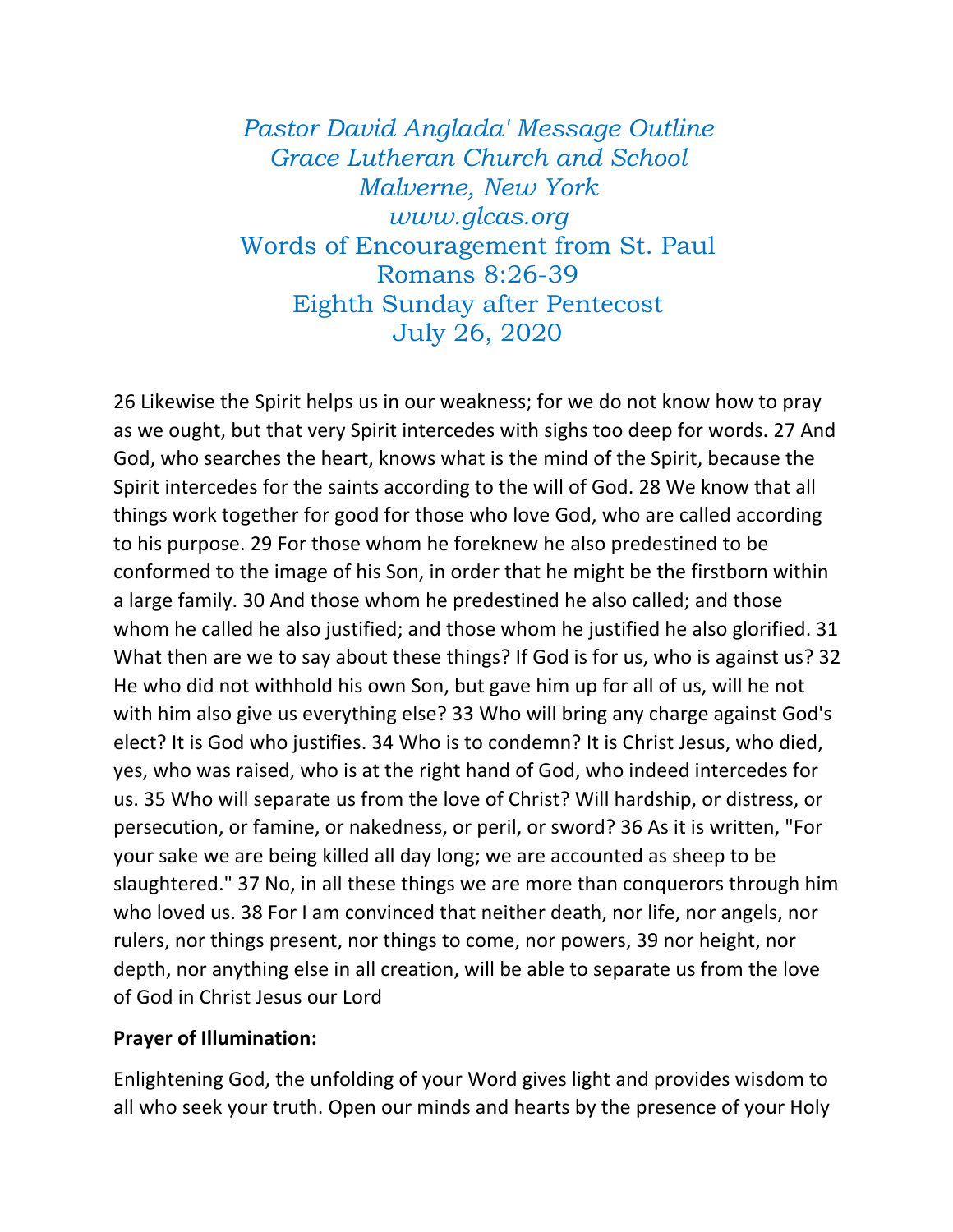Spirit, that the mystery of your heavenly realm is made evident here on earth. Amen.

My good sister and brothers, there comes a time in our lives when we need to hear a kind word of encouragement when life becomes challenging and unmanageable. Most of us would agree that life is not easy; life can become overwhelming.

In the year 57, C.E. St. Paul pens a letter to Christian house churches in Roman and reminds the follower of Jesus Christ the Messiah, that they were children of God because of their baptism in Jesus Christ. St. Paul's Good News for these disciples of Jesus was that God had their best interest at heart. Furthermore, God has provided salvation for them and that they were saved by God's grace, not of their own doing.

In our selected reading from Roman chapter 8, verses 26-39, St. Paul brings a word of encouragement to the Christians living in Rome. Being a Christian was difficult; it was not easy following Jesus as Messiah. The apostle Paul was keenly aware of the difficulties that Christians were going through who were living in Rome. Although, St. Paul did not know them personally. But he knew of their hardship caused upon them by religious fanatics and by the Roman authorities.

St. Paul encourages the Saints of God in Rome by communicating with them the following:

Before I continue, let us recall that last week in Chapter 8 of Romans, the Apostle Paul informed the Romans that they were children of God and that they had direct access to God without a middle person, furthermore, that God was their parent.

The Apostle Paul shares with them that the Holy Spirit enables the children of God to allow the present suffering, and gives them hope for what is to come. The Holy Spirit knows our weakness and yearnings intimately. Therefore, the Holy Spirit intercedes on our behalf.

The Spirit knows what we need to say because, at times, we are so overwhelmed with life's complicities, that we do not know how to pray as we ought too. Thus, the Spirit prays on our behalf.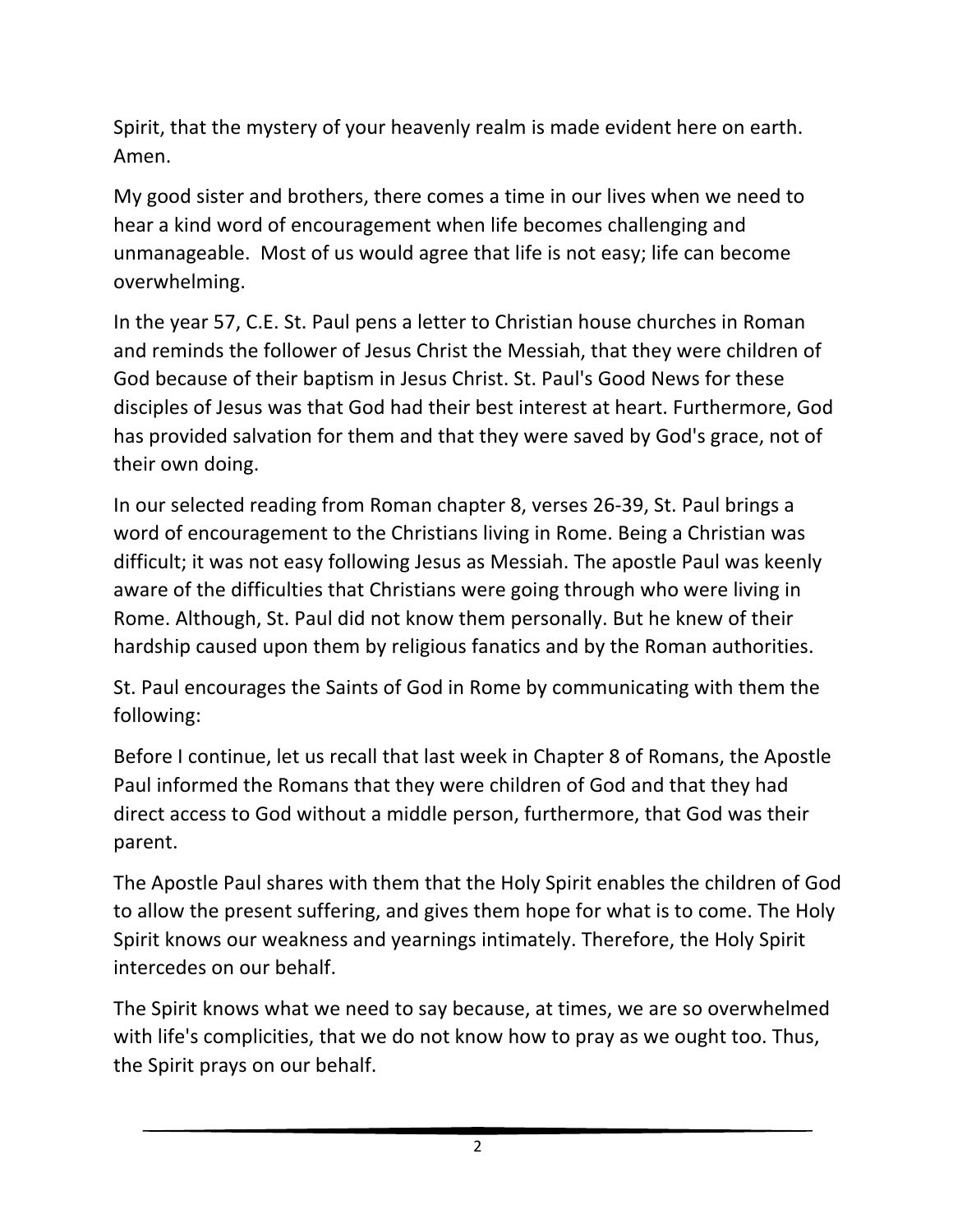Please observe St. Paul never says to the Romans that God puts a burden on them. Or that God was testing their faith. God does not need to check (test) their royalty. God already knows our hearts. Before the foundations of the earth, and before you were born, God knew you. God had you in mind.

God knows the past, our present, and our future. Since God knows the beginning and the end, God predestined us for God's Love. Moreover, God is a God of extreme love, who will go to any length on our behalf.

Many have argued that suffering is redemptive; in most cases, it is not, and Paul's writing does not support that view. God does not take pleasure in seeing you suffer. Brothers and Sister God knows and comprehends what suffering feels like. God saw Jesus suffering on the cross. God does not take delight in human suffering. God wants to save us from human misery.

If you are ill, burden, or emotionally drained, God does not cause this; we live in a broken world; life is messy. Yes, we live in a world that people hurt each other by their actions and their words. We live in a world where there is prejudice, hate, racism, homophobia, or heterosexual aggression. We live in a world where people by the thousands are food-deprived and homeless. We live in a world where people live with terminal illnesses.

We live in a world where people are emotionally and spiritually wounded. We live in a world that hates undocumented immigrants, but we love to hire them for cheap labor. But at the end of the day, God will bring healing to us. It is why we need God to support and accompany us in our daily lives. God has predestined us for goodness. God has predestined us for love.

*God is calling us to live in harmony with each other despite our differences! God loves humanity and wants to save us so that we live together as a gorgeous mosaic. All we can do is to give up our fears to God, and let go and let God take over our lives.*

Paul then assures the Romans and us that God is for us, who then be against us. Who can separate us from the love of Christ? Paul emphatically says no one and nothing can separate us for Christ Jesus.